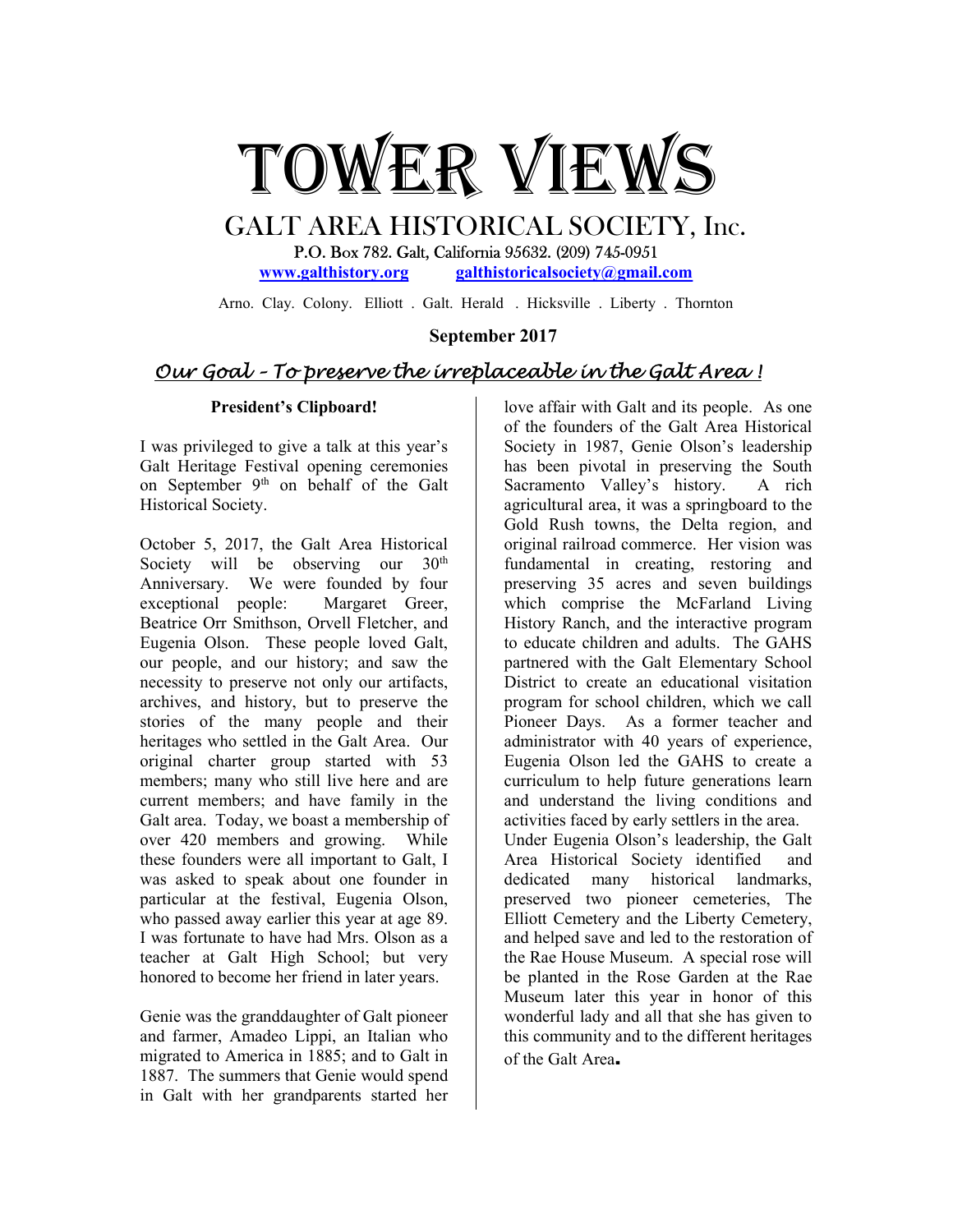## Drive Down Memory Lane Car Show!

The Galt Area Historical Society's annual car show, "Drive Down Memory Lane" is almost upon us On September 23rd from 9:00 a.m. to 2:00 p.m. If you have, or know someone who has a 1972 or older car, motorcycle, travel trailer or camper, muscle car, hot rod, custom car or pickup, we would like to see your car on display at the car show. Cost is \$20 per car. There will be Ten Top Awards and all vehicles receive dash plaques and goodie bags. Sponsor of the show is Radial Tire of Elk Grove. Stop by their booth and register to win a set of tires (value up to \$500.) Gate charge for public is \$5 for adults and children 12 years and under free. Food and the Country Store, baked goods to buy, vendors, and live music by LaDeana. All proceeds for the historical preservation of the Rae House.

## 30<sup>th</sup> Anniversary of GAHS Charter!

Mark your calendars for a Charter Anniversary event on Sunday, October 8<sup>th</sup> from 1:00 p.m. to 3:00 p.m. to commemorate the 30<sup>th</sup> Anniversary of the GAHS Charter. Weather permitting; we will be celebrating at the Rae House honoring Genie Olson with a rose planting. Appetizers and desserts will be served.

## Yard Sale at the Hall!

It's time for fall cleaning! Please donate your gently used toys, clothes, books, knickknacks, housewares, tools, holiday decorations, linens and furniture to the GAHS for a huge Yard Sale to be held at the Hall on October  $14<sup>th</sup>$  from 8:00 a.m. to 2:00 p.m. The community is invited! Great prices and all proceeds go to support the painting of the McFarland house. Contact LaVonne Riddlesperger at (209) 200-2203 or email dill1041@comcast.net or contact Sue Dean to coordinate the drop-off of donated items.

## Tower Views On-Line!

Please email Rhonda Smith, our Membership Chair, at  $Rhonda@galtsmiths.com$  with your email address if you think she doesn't have it.

## Alice's Attic

Just a couple of notes regarding the Society Archives. There is a Facebook page titled, "Snapshots of Galt History." It's for all those Galtonians who can identify people in photos from our collection. Just "like" the page and you can get involved. The other item is Ralph Cortez will be working a table at the Galt High School Alumni Dinner on October 7. It will have information on donating items to the Society Archives. Participate in both opportunities if you can.

## COMING EVENTS & MEETINGS

- September 23 Drive Down Memory Lane Car Show from 9:00 a.m. to 2:00 p.m.
- September 25 General Meeting at Hall at 7:00 p.m.
- October 8 Charter Anniversary Celebration at the Rae House at 1:00 p.m. to 3:00 p.m.
- October 9 Board Meeting at Hall at 5:30 p.m.
- October 14 Yard Sale at Hall from 8:00 a.m. to 2:00 p.m.